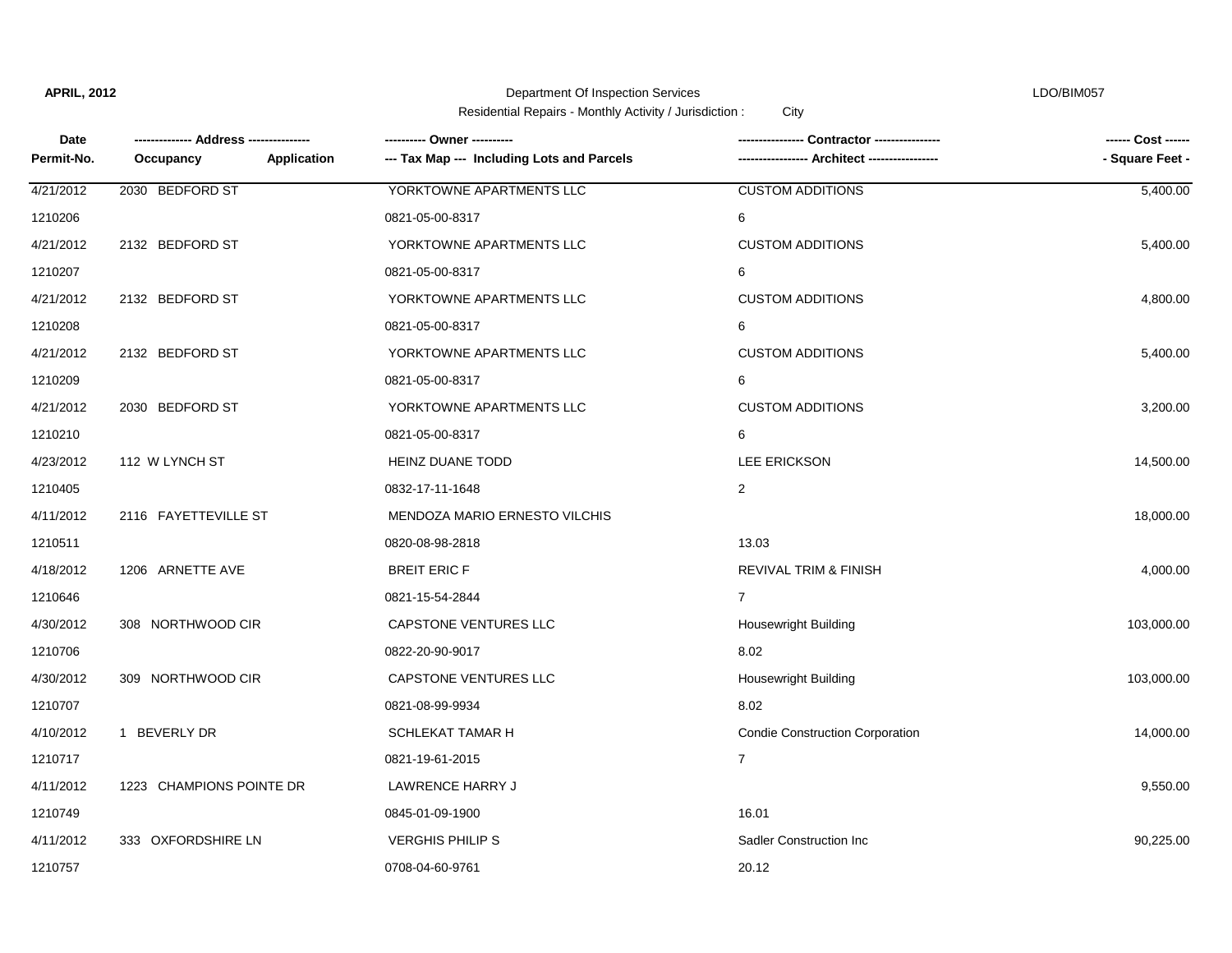### Department Of Inspection Services LDO/BIM057

| Date       |                          |             | ---------- Owner ----------                |                                                       | ------ Cost ------ |
|------------|--------------------------|-------------|--------------------------------------------|-------------------------------------------------------|--------------------|
| Permit-No. | Occupancy                | Application | --- Tax Map --- Including Lots and Parcels |                                                       | - Square Feet -    |
| 4/10/2012  | 1010 N GREGSON ST        |             | <b>BAKER MARIE ENETT</b>                   | <b>RDU Sheds</b>                                      | 1,800.00           |
| 1210765    |                          |             | 0822-15-72-2735                            | 3.02                                                  |                    |
| 4/16/2012  | 207 KINSALE DR           |             | LIEGL JANET L                              | Carolinian Homes, Inc.                                | 18,500.00          |
| 1210773    |                          |             | 0709-03-02-4407                            | 20.18                                                 |                    |
| 4/3/2012   | 1110 W FOREST HILLS BLVD |             | RAUWALD TIMOTHY L                          | AIELLO BUILDERS, INC.                                 | 31,000.00          |
| 1210792    |                          |             | 0821-18-41-5759                            | $\overline{7}$                                        |                    |
| 4/2/2012   | 212 CHATEAU RD           |             | <b>CHEEK ARIENNE</b>                       |                                                       | 1,000.00           |
| 1210797    |                          |             | 0824-19-61-4369                            | 17.10                                                 |                    |
| 4/2/2012   | 902 BLACK BOULDER TRL    |             | PORTERFIELD NATE W                         |                                                       | 9,800.00           |
| 1210802    |                          |             | 0825-03-12-5484                            | 16.03                                                 |                    |
| 4/5/2012   | 310 OLD FOX TRL          |             | <b>VILLELLA GENNARO</b>                    |                                                       | 900.00             |
| 1210806    |                          |             | 0719-04-60-5389                            | 20.11                                                 |                    |
| 4/5/2012   | 1400 W MAIN ST           |             | DUKE UNIVERSITY                            | ROMEO GUEST ASSOC. INC                                | 1,666,706.00       |
| 1210814    |                          |             | 0822-07-41-9440                            | 15.03                                                 |                    |
| 4/9/2012   | 608 DERBY CT             |             | DEAN STUART L                              | Langford Construction Company - Rene Langford Inc T/A | 9,855.00           |
| 1210822    |                          |             | 0810-18-22-4275                            | 20.16                                                 |                    |
| 4/5/2012   | 711 MALLARD AVE          |             | <b>CREATIVE DISTRIBUTION PARTNERS</b>      | <b>CREATIVE BUILDING SOLUTIONS</b>                    | 500.00             |
| 1210823    |                          |             | 0831-06-28-6047                            | 9                                                     |                    |
| 4/2/2012   | 5204 TAHOE DR            |             | <b>BLACK MELVIN N</b>                      | A.G. BUILDERS                                         | 14,063.50          |
| 1210834    |                          |             | 0728-01-39-4608                            | 20.12                                                 |                    |
| 4/27/2012  | 2941 FRIENDSHIP RD       |             | <b>BLACKWELL WADDELL</b>                   | Kind Green Builders, Inc                              | 36,500.00          |
| 1210845    |                          |             | 0801-04-92-9816                            | 20.17                                                 |                    |
| 4/4/2012   | 3630 HATHAWAY RD         |             | <b>WARD PAIGE</b>                          | MORRIS CONSTRUCTION, INC., J.D.                       | 228,000.00         |
| 1210851    |                          |             | 0719-02-69-6659                            | 20.08                                                 |                    |
| 4/4/2012   | 3805 CHIMNEY RIDGE PL    |             | CONCORD COMPANY LTD THE                    | THD AT-HOME SERVICES, INC.                            | 6,852.00           |
| 1210852    |                          |             | 0719-04-82-6346.000                        | 20.11                                                 |                    |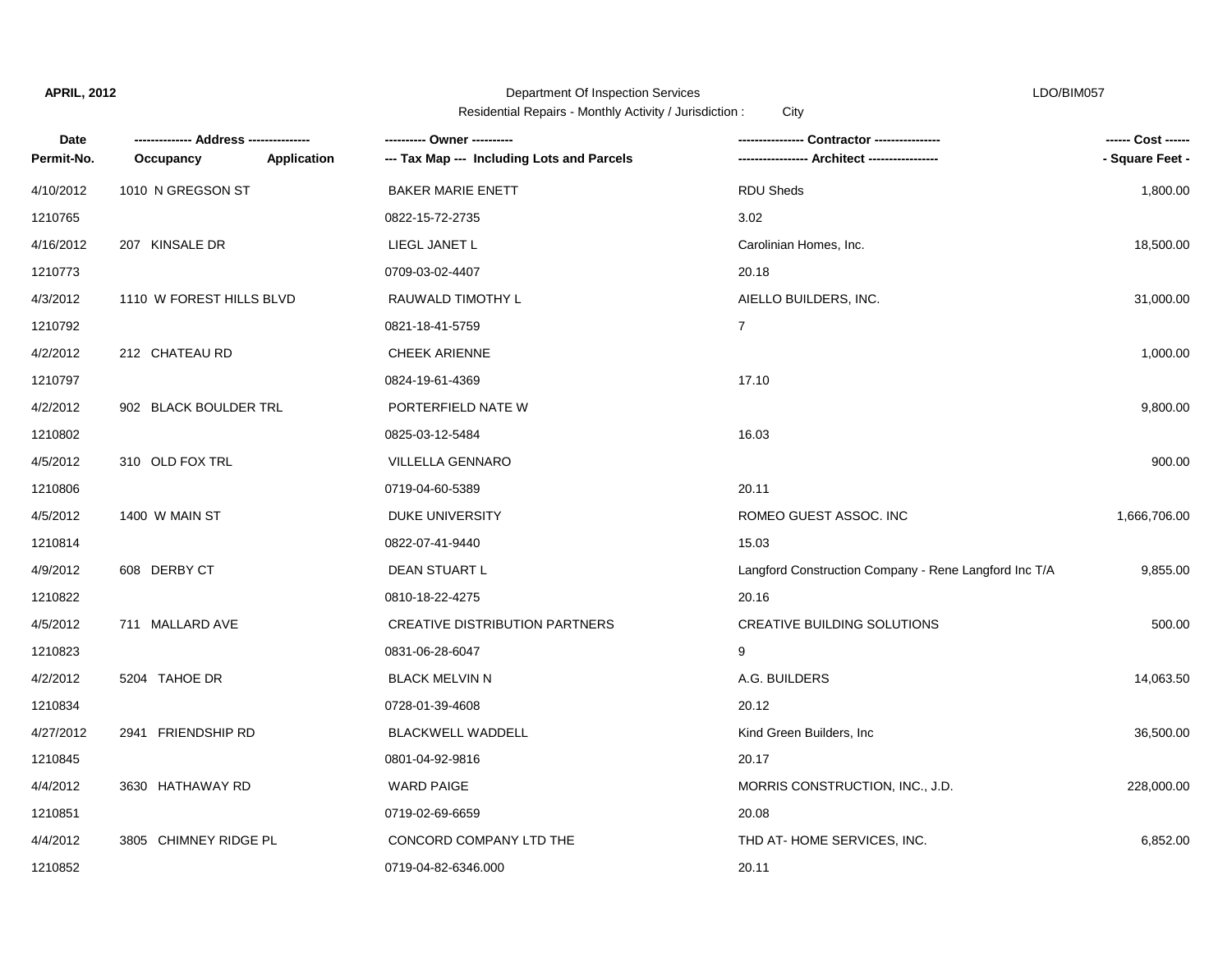## Department Of Inspection Services LDO/BIM057

| Date       |                      |                    | ---------- Owner ----------                |                                     | ------ Cost ------ |
|------------|----------------------|--------------------|--------------------------------------------|-------------------------------------|--------------------|
| Permit-No. | Occupancy            | <b>Application</b> | --- Tax Map --- Including Lots and Parcels |                                     | - Square Feet -    |
| 4/4/2012   | 3716 ST MARKS RD     |                    | RAND RICHARD N III                         | MORRIS CONSTRUCTION, INC., J.D.     | 276,500.00         |
| 1210872    |                      |                    | 0810-17-10-6409                            | 20.08                               |                    |
| 4/16/2012  | 202 SWIFT CREEK XING |                    | TOLL NC LP                                 | ROBIE CLIFTON                       | 12,550.00          |
| 1210880    |                      |                    | 0717-02-65-5142                            | 20.12                               |                    |
| 4/10/2012  | 2013 WILSON ST       |                    | <b>FENTON SHAYNE</b>                       | Soul Shine Construction, LLC        | 5,800.00           |
| 1210881    |                      |                    | 0822-10-25-6942                            | 4.01                                |                    |
| 4/5/2012   | 4005 COLORADO AVE    |                    | <b>GRAYSON DARE HOMES INC</b>              | <b>GRAYSON DARE HOMES, INC.</b>     | 4,500.00           |
| 1210897    |                      |                    | 0709-02-86-7216                            | 20.18                               |                    |
| 4/4/2012   | 604 CARLTON AVE      |                    | MCKINSTRY SPENCER UNRUH                    | CAROLINA YARDBARNS, LLC             | 1,927.00           |
| 1210901    |                      |                    | 0831-09-17-9271                            | 11                                  |                    |
| 4/4/2012   | 1702 HADDINGTON DR   |                    | FLEMING SANDRA E                           | Wagner, Parke Steven                | 9,000.00           |
| 1210902    |                      |                    | 0846-01-06-5032                            | 21                                  |                    |
| 4/19/2012  | 509 WHEELING CIR     |                    | UZZELL KAMALA L                            | Sierra Structures, Inc.             | 6,600.00           |
| 1210908    |                      |                    | 0728-01-16-9710                            | 20.12                               |                    |
| 4/5/2012   | 400 QUARTZ DR        |                    | <b>JORDAN KEITH</b>                        |                                     | 1,400.00           |
| 1210912    |                      |                    | 0851-03-24-6401                            | 18.04                               |                    |
| 4/10/2012  | 5 REGAN CT           |                    | DUNCAN ROBERT J JR                         | <b>Graceland Portable Buildings</b> | 2,700.00           |
| 1210920    |                      |                    | 0841-02-98-0515                            | 18.02                               |                    |
| 4/16/2012  | 907 GLENDALE AVE     |                    | RENOVISION PROPERTIES LLC                  | Renovision Properties, LLC          | 65,000.00          |
| 1210931    |                      |                    | 0832-17-00-6580                            | $\overline{2}$                      |                    |
| 4/19/2012  | 4129 WALLINGFORD PL  |                    | <b>GHANTT CHARLES TODD</b>                 | JAMESTOWNE HOMES, INC.              | 3,690.00           |
| 1210932    |                      |                    | 0709-04-93-9742                            | 20.18                               |                    |
| 4/16/2012  | 1711 WILLOWCREST RD  |                    | BROWN ALFRED LEE JR                        | FOUR SEASONS SUNROOMS OF NORTH      | 23,773.00          |
| 1210934    |                      |                    | 0850-03-13-3621                            | CAROLINA. LLC<br>18.05              |                    |
| 4/30/2012  | 815 LANCASTER ST     |                    | FLANAGAN OWEN J                            | FOX GENERAL CONTRACTING             | 27,551.00          |
| 1210940    |                      |                    | 0822-15-52-5808                            | 3.01                                |                    |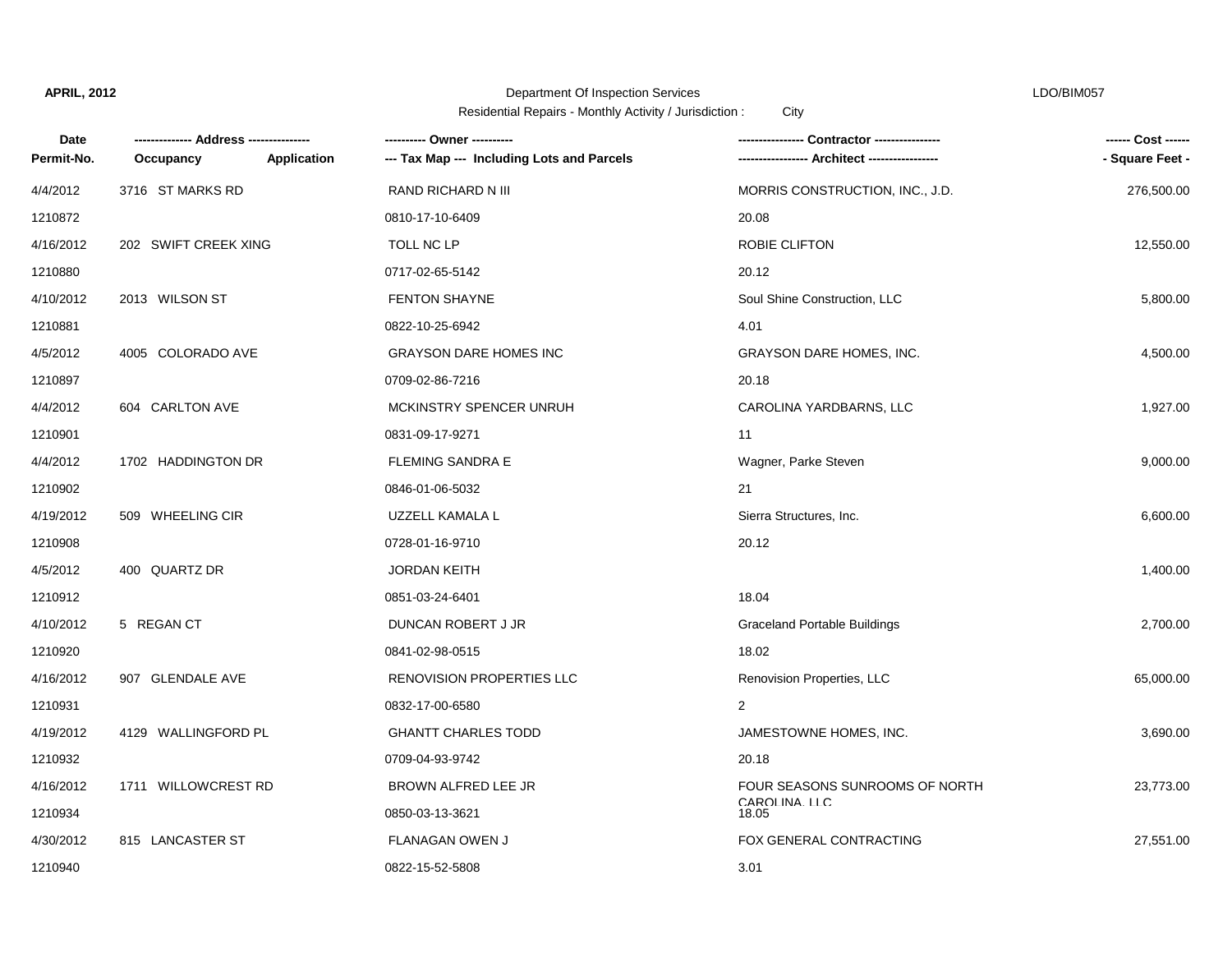## Department Of Inspection Services LDO/BIM057

| Date       |                      |             | --------- Owner ---------                  |                                       | ------ Cost ------ |
|------------|----------------------|-------------|--------------------------------------------|---------------------------------------|--------------------|
| Permit-No. | Occupancy            | Application | --- Tax Map --- Including Lots and Parcels |                                       | - Square Feet -    |
| 4/18/2012  | 107 GATHERING PL     |             | <b>WEBER LAWRENCE J JR</b>                 | JONES, GERALD, ALUMINUM               | 3,000.00           |
| 1210944    |                      |             | 0727-01-25-8796                            | 20.12                                 |                    |
| 4/18/2012  | 1008 GOLDEN CREST DR |             | KNIGHT JEWAL V                             | Sierra Structures, Inc.               | 3,275.00           |
| 1210945    |                      |             | 0843-01-17-5430                            | 18.01                                 |                    |
| 4/11/2012  | 1014 PINE VALLEY DR  |             | <b>SPARKS LESLIE E</b>                     | A.G. BUILDERS                         | 39,325.00          |
| 1210947    |                      |             | 0824-01-37-7753                            | 16.03                                 |                    |
| 4/11/2012  | 304 CEDAR RIDGE WAY  |             | PENNY MARTHA STONE                         | BERINI, JOE F., CONST. CO.            | 16,900.00          |
| 1210949    |                      |             | 0813-04-54-8087                            | 17.07                                 |                    |
| 4/16/2012  | 2319 CURTIS ST       |             | HENNESSEY THOMAS JOHN                      | RIGGINS, CURTIS                       | 2,000.00           |
| 1210950    |                      |             | 0820-16-93-3750                            | 20.09                                 |                    |
| 4/24/2012  | 7403 LEAPALE LN      |             | <b>HARMS GREG L</b>                        | <b>GARUDA CUSTOM DECKS</b>            | 6,400.00           |
| 1210951    |                      |             | 0727-01-18-0834                            | 20.12                                 |                    |
| 4/18/2012  | 4237 BLUFFS LN       |             | <b>EIBIN SARAH</b>                         | Southern Yankee Home Service          | 6,000.00           |
| 1210954    |                      |             | 0834-01-08-5038                            | 16.01                                 |                    |
| 4/4/2012   | 1206 ALMA ST         |             | PAGE MARVENIA                              | GIBBS GRADING, INC.                   | 1,000.00           |
| 1210955    |                      |             | 0831-07-68-9114                            | 10.02                                 |                    |
| 4/4/2012   | 1208 ALMA ST         |             | PAGE MARVENIA                              | GIBBS GRADING, INC.                   | 1,000.00           |
| 1210956    |                      |             | 0831-07-68-9119                            | 10.02                                 |                    |
| 4/4/2012   | 1008 S ALSTON AVE    |             | THOMPSON-BULLOCK MARK MCCOY                | GIBBS GRADING, INC.                   | 1,000.00           |
| 1210957    |                      |             | 0831-17-10-6679                            | 13.01                                 |                    |
| 4/13/2012  | 5307 NEWHALL RD      |             | <b>DUNBAR MARY</b>                         | FOELL BUILDERS INC                    | 42,500.00          |
| 1210959    |                      |             | 0727-02-68-6152                            | 20.13                                 |                    |
| 4/20/2012  | 7 COLBURY CT         |             | TOLL NC LP                                 | ALL HOME RENOVATIONS                  | 45,000.00          |
| 1210960    |                      |             | 0717-02-65-0229                            | 20.12                                 |                    |
| 4/23/2012  | 2728 SEVIER ST       |             | WALTERS BRENT WILLIAM                      | Kimmell Remodeling & Restoration, LLC | 82,787.87          |
| 1210964    |                      |             | 0811-19-51-9681                            | 6                                     |                    |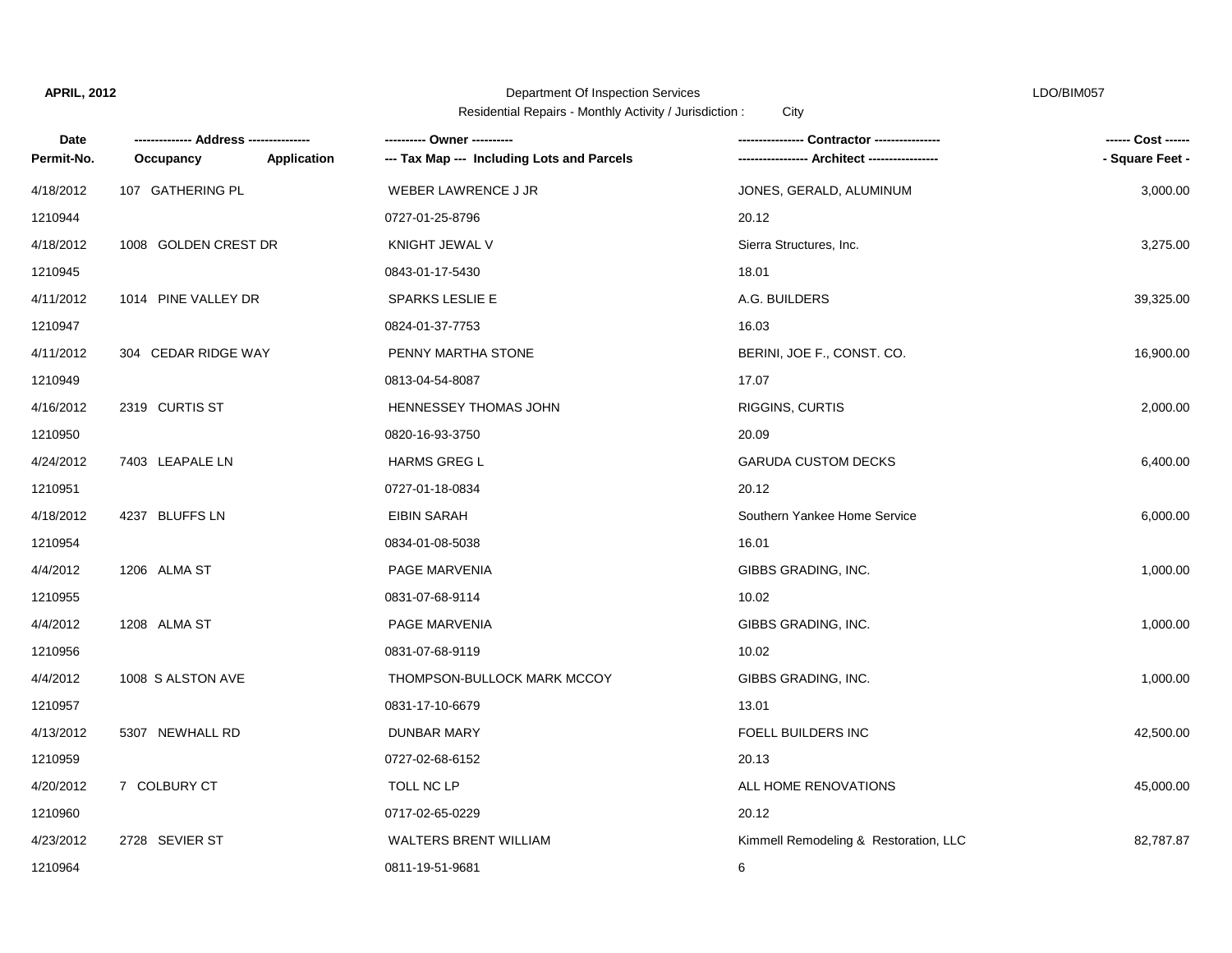## Department Of Inspection Services LDO/BIM057

| Date       |                      |             | --------- Owner ---------                  |                                    | ------ Cost ------ |
|------------|----------------------|-------------|--------------------------------------------|------------------------------------|--------------------|
| Permit-No. | Occupancy            | Application | --- Tax Map --- Including Lots and Parcels |                                    | - Square Feet -    |
| 4/16/2012  | 3001 MARYWOOD DR     |             | SIMMONS JOSEPH J                           | Holland, Mark Christy              | 41,668.00          |
| 1210971    |                      |             | 0814-03-40-3624                            | 17.07                              |                    |
| 4/9/2012   | 3403 MEDFORD RD      |             | PORTER BARBARA Y                           | Wood, Danny O.                     | 17,647.00          |
| 1210975    |                      |             | 0812-07-79-2885                            | 17.05                              |                    |
| 4/9/2012   | 3403 MEDFORD RD      |             | PORTER BARBARA Y                           | Wood, Danny O.                     | 7,024.00           |
| 1210976    |                      |             | 0812-07-79-2885                            | 17.05                              |                    |
| 4/13/2012  | 226 STROLLING WAY    |             | <b>D R HORTON INC</b>                      | HORTON, D.R., INC.-TORREY          | 4,200.00           |
| 1210977    |                      |             | 0709-02-88-1156                            | 20.18                              |                    |
| 4/16/2012  | 1305 MARYLAND AVE    |             | JORDAN-BELL ELIZABETH                      | STUART MILES HONEYCUTT             | 7,500.00           |
| 1210989    |                      |             | 0822-10-25-9811                            | 4.01                               |                    |
| 4/13/2012  | 3620 GLIDEWELL CT    |             | KISER MICHAEL D                            | <b>CRAFTSMAN DIRECT</b>            | 5,000.00           |
| 1210991    |                      |             | 0810-15-63-0334                            | 20.07                              |                    |
| 4/10/2012  | 4 CHEVOIT CT         |             | RABIEJ JOHN K                              | SAWYER, BRIAN                      | 4,200.00           |
| 1210997    |                      |             | 0836-04-82-2718                            | 21                                 |                    |
| 4/18/2012  | 423 DUNHILL DR       |             | ADAMS ERIN M                               |                                    | 8,500.00           |
| 1211003    |                      |             | 0718-02-89-5117                            | 20.11                              |                    |
| 4/23/2012  | 13 MAYAPPLE PL       |             | AMMONS BARBARA HANNA                       | THD AT-HOME SERVICES, INC.         | 24,225.00          |
| 1211004    |                      |             | 0813-16-83-1770                            | 17.07                              |                    |
| 4/24/2012  | 3914 WYNFORD DR      |             | <b>WHITE JAMES T</b>                       | CORBETT CONSTRUCTION COMPANY, INC. | 274,628.00         |
| 1211011    |                      |             | 0719-03-14-9697                            | 20.08                              |                    |
| 4/17/2012  | 101 GATEHOUSE LN     |             | <b>WEBER CAROL LYNN</b>                    | ALUMINUM CO OF N.C.                | 16,000.00          |
| 1211012    |                      |             | 0810-13-04-4900                            | 20.16                              |                    |
| 4/17/2012  | 1107 LITTLE CREEK RD |             | PANDULLO RICHARD F                         | <b>IMPERIALE, JACK</b>             | 52,000.00          |
| 1211013    |                      |             | 0728-03-23-7238                            | 20.13                              |                    |
| 4/17/2012  | 505 MALLARD AVE      |             | RAINS EDWARD A                             |                                    | 100.00             |
| 1211025    |                      |             | 0831-05-18-7148                            | 11                                 |                    |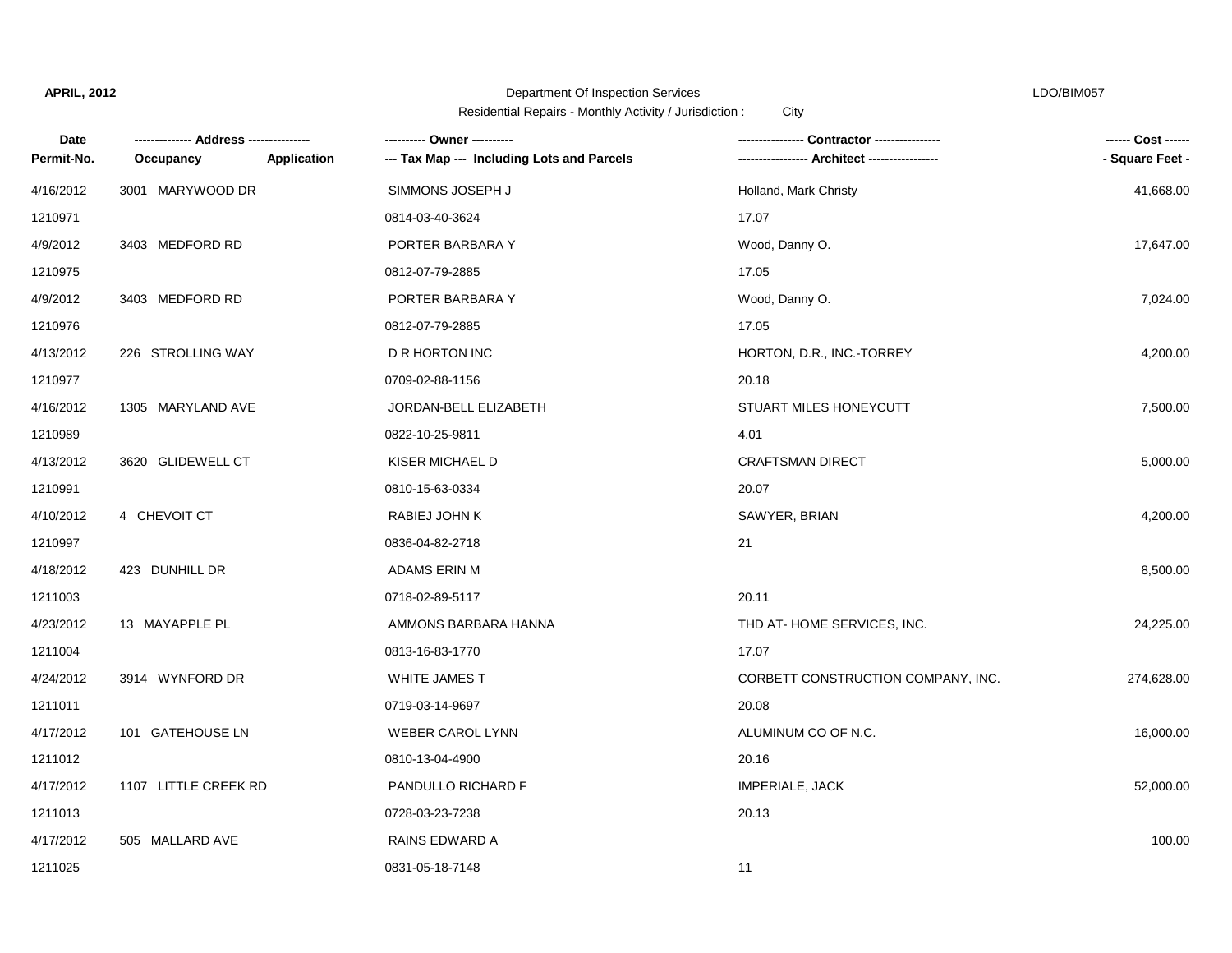#### Department Of Inspection Services LDO/BIM057

| Date       |                      |             | ---------- Owner ----------                |                            | ------ Cost ------ |
|------------|----------------------|-------------|--------------------------------------------|----------------------------|--------------------|
| Permit-No. | Occupancy            | Application | --- Tax Map --- Including Lots and Parcels |                            | - Square Feet -    |
| 4/17/2012  | 5307 NEWHALL RD      |             | <b>DUNBAR MARY</b>                         | Chris Bostian              | 4,000.00           |
| 1211027    |                      |             | 0727-02-68-6152                            | 20.13                      |                    |
| 4/26/2012  | 4802 HILLSBOROUGH RD |             | <b>KENDRICK RAYMOND DARRYL</b>             |                            | 1,500.00           |
| 1211028    |                      |             | 0803-03-41-5023                            | 17.07                      |                    |
| 4/23/2012  | 3815 NORTHAMPTON RD  |             | <b>CLIFFORD PHILIP E</b>                   | FRASHER, S.L., LLC         | 9,500.00           |
| 1211029    |                      |             | 0719-01-19-0952                            | 20.08                      |                    |
| 4/19/2012  | 107 W MAYNARD AVE    |             | JEZSIK JANET ANN                           | Hershberger, Todd Brindley | 18,500.00          |
| 1211030    |                      |             | 0832-05-18-4444                            | 1.02                       |                    |
| 4/19/2012  | 3704 LOCHNORA PKWY   |             | SEHN NICHOLAS W                            | Boyle, LLC, Kenneth        | 19,400.00          |
| 1211047    |                      |             | 0801-03-44-7543                            | 20.17                      |                    |
| 4/19/2012  | 15 ALTMONT CT        |             | <b>BRADLEY DON W</b>                       | ALUMINUM CO OF N.C.        | 27,500.00          |
| 1211051    |                      |             | 0801-03-43-1720                            | 20.17                      |                    |
| 4/19/2012  | 922 LANCASTER ST     |             | WILKERSON GLORIA MCBROOM                   | Claud Brown                | 1,200.00           |
| 1211052    |                      |             | 0822-15-53-7639                            | 3.01                       |                    |
| 4/27/2012  | 2206 WOODROW ST      |             | <b>HARDING PATRICIA A</b>                  | TRINITY DESIGN BUILD INC   | 151,866.00         |
| 1211065    |                      |             | 0822-09-15-0876                            | 4.01                       |                    |
| 4/23/2012  | 3911 COLORADO AVE    |             | DUVAL WILLIAM BRINKLEY                     | TAYLOR, DAVID B            | 27,048.00          |
| 1211066    |                      |             | 0709-02-96-6506                            | 20.18                      |                    |
| 4/24/2012  | 3915 REGENT RD       |             | DYKES ROBERT M                             | A.G. BUILDERS              | 11,831.00          |
| 1211067    |                      |             | 0719-01-16-6310                            | 20.08                      |                    |
| 4/23/2012  | 815 LANCASTER ST     |             | FLANAGAN OWEN J                            | FOX GENERAL CONTRACTING    | 60,201.00          |
| 1211069    |                      |             | 0822-15-52-5808                            | 3.01                       |                    |
| 4/23/2012  | 12 WALTHAM PL        |             | <b>CASEY MARESE</b>                        | Rouse, LLC, Herman         | 1,700.00           |
| 1211072    |                      |             | 0708-01-35-3632                            | 20.12                      |                    |
| 4/26/2012  | 531 WELLINGHAM DR    |             | <b>HICKS LEE HERBERT</b>                   |                            | 1,000.00           |
| 1211087    |                      |             | 0728-03-24-2862                            | 20.12                      |                    |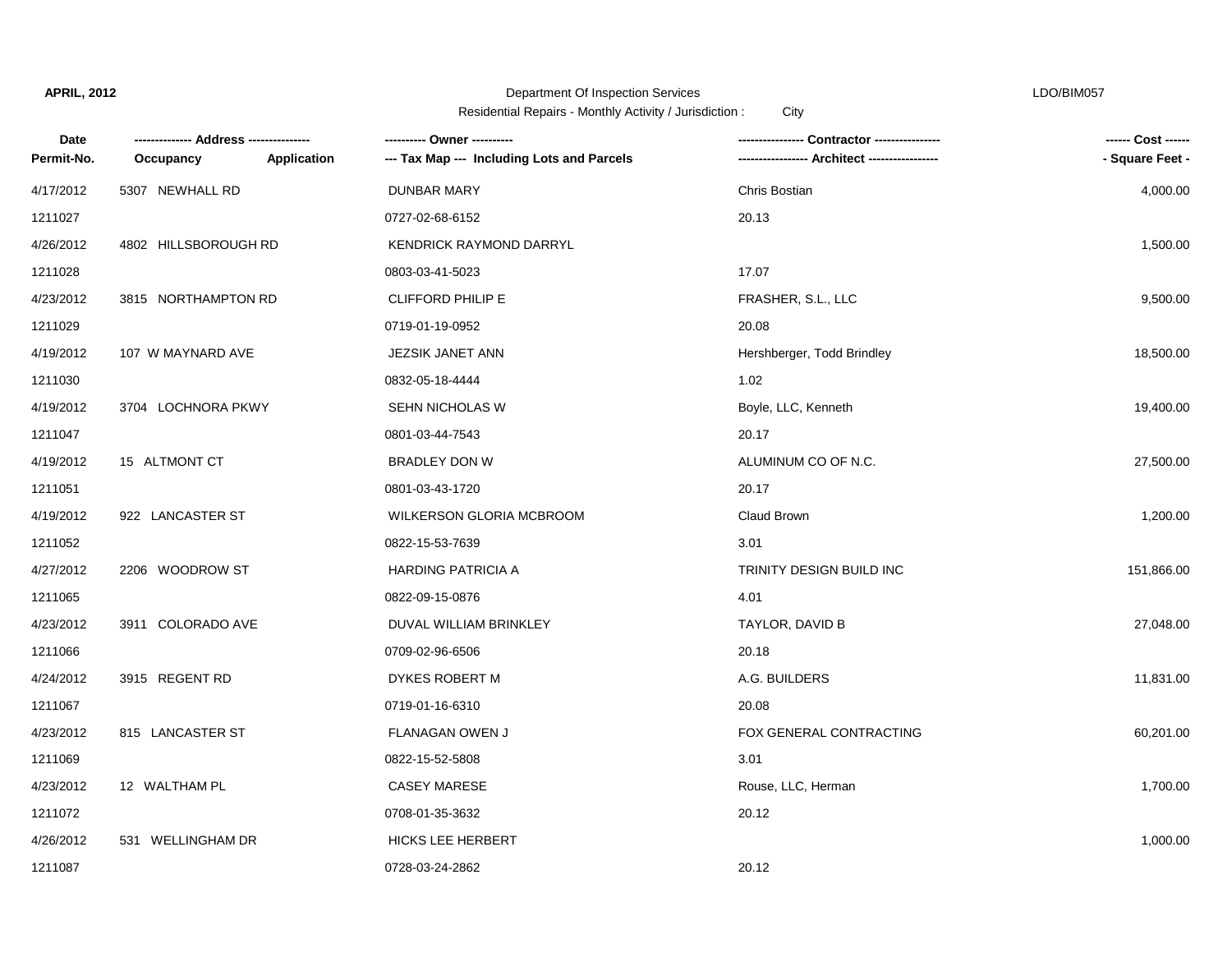# Department Of Inspection Services LDO/BIM057

| Date       |                   |                    |                                            | . Contractor --------------- | ------ Cost ------ |
|------------|-------------------|--------------------|--------------------------------------------|------------------------------|--------------------|
| Permit-No. | Occupancy         | <b>Application</b> | --- Tax Map --- Including Lots and Parcels | - Architect ----             | - Square Feet -    |
| 4/23/2012  | 1414 N GREGSON ST |                    | FIELD ALAN J M                             | CAROLINA YARDBARNS, LLC      | 2,500.00           |
| 1211088    |                   |                    | 0822-15-74-2823                            | 3.02                         |                    |
| 4/20/2012  | 601 FINSBURY ST   |                    | <b>CADIGAN PATRICK</b>                     | NorthView Construction, LLC  | 44,951.00          |
| 1211097    |                   |                    | 0737-01-96-8069.030                        | 20.14                        |                    |
| 4/20/2012  | 601 FINSBURY ST   |                    | <b>CADIGAN PATRICK</b>                     | NorthView Construction, LLC  | 44,951.00          |
| 1211098    |                   |                    | 0737-01-96-8069.030                        | 20.14                        |                    |
| 4/20/2012  | 601 FINSBURY ST   |                    | <b>CADIGAN PATRICK</b>                     | NorthView Construction, LLC  | 44,951.00          |
| 1211099    |                   |                    | 0737-01-96-8069.030                        | 20.14                        |                    |
| 4/20/2012  | 601 FINSBURY ST   |                    | <b>CADIGAN PATRICK</b>                     | NorthView Construction, LLC  | 44,951.00          |
| 1211100    |                   |                    | 0737-01-96-8069.030                        | 20.14                        |                    |
| 4/20/2012  | 601 FINSBURY ST   |                    | <b>CADIGAN PATRICK</b>                     | NorthView Construction, LLC  | 44,951.00          |
| 1211101    |                   |                    | 0737-01-96-8069.030                        | 20.14                        |                    |
| 4/20/2012  | 601 FINSBURY ST   |                    | <b>CADIGAN PATRICK</b>                     | NorthView Construction, LLC  | 44,951.00          |
| 1211102    |                   |                    | 0737-01-96-8069.030                        | 20.14                        |                    |
| 4/20/2012  | 601 FINSBURY ST   |                    | <b>CADIGAN PATRICK</b>                     | NorthView Construction, LLC  | 44,951.00          |
| 1211103    |                   |                    | 0737-01-96-8069.030                        | 20.14                        |                    |
| 4/20/2012  | 601 FINSBURY ST   |                    | <b>CADIGAN PATRICK</b>                     | NorthView Construction, LLC  | 44,951.00          |
| 1211104    |                   |                    | 0737-01-96-8069.030                        | 20.14                        |                    |
| 4/20/2012  | 601 FINSBURY ST   |                    | <b>CADIGAN PATRICK</b>                     | NorthView Construction, LLC  | 44,951.00          |
| 1211105    |                   |                    | 0737-01-96-8069.030                        | 20.14                        |                    |
| 4/20/2012  | 601 FINSBURY ST   |                    | <b>CADIGAN PATRICK</b>                     | NorthView Construction, LLC  | 44,951.00          |
| 1211106    |                   |                    | 0737-01-96-8069.030                        | 20.14                        |                    |
| 4/20/2012  | 601 FINSBURY ST   |                    | <b>CADIGAN PATRICK</b>                     | NorthView Construction, LLC  | 44,951.00          |
| 1211107    |                   |                    | 0737-01-96-8069.030                        | 20.14                        |                    |
| 4/20/2012  | 601 FINSBURY ST   |                    | <b>CADIGAN PATRICK</b>                     | NorthView Construction, LLC  | 44,951.00          |
| 1211108    |                   |                    | 0737-01-96-8069.030                        | 20.14                        |                    |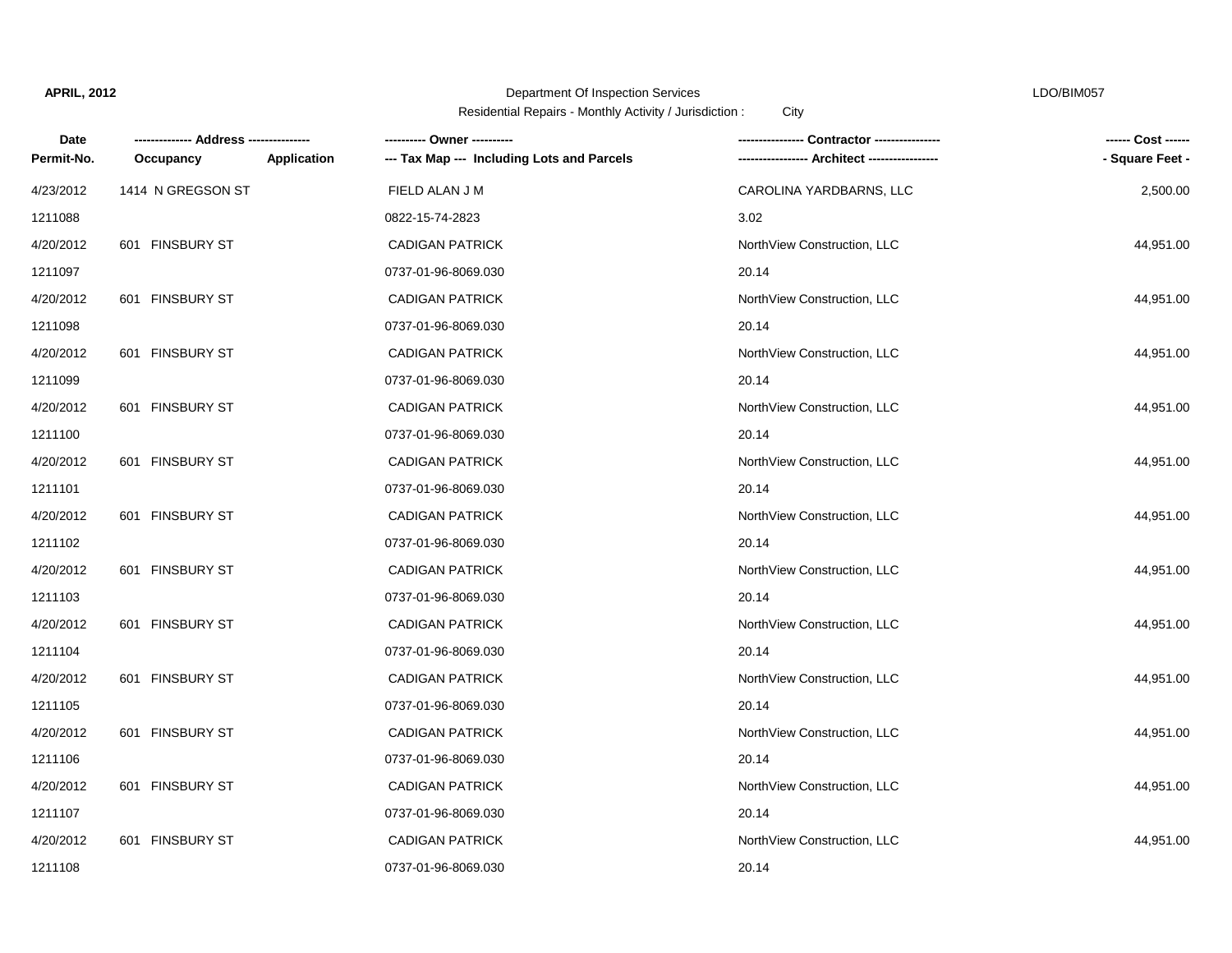# Department Of Inspection Services LDO/BIM057

| Date       |                   |             | ---------- Owner ----------                | Contractor ---------------  | ------ Cost ------ |
|------------|-------------------|-------------|--------------------------------------------|-----------------------------|--------------------|
| Permit-No. | Occupancy         | Application | --- Tax Map --- Including Lots and Parcels |                             | - Square Feet -    |
| 4/20/2012  | 601 FINSBURY ST   |             | <b>CADIGAN PATRICK</b>                     | NorthView Construction, LLC | 44,951.00          |
| 1211109    |                   |             | 0737-01-96-8069.030                        | 20.14                       |                    |
| 4/20/2012  | 601 FINSBURY ST   |             | <b>CADIGAN PATRICK</b>                     | NorthView Construction, LLC | 44,951.00          |
| 1211110    |                   |             | 0737-01-96-8069.030                        | 20.14                       |                    |
| 4/20/2012  | 601 FINSBURY ST   |             | <b>CADIGAN PATRICK</b>                     | NorthView Construction, LLC | 44,951.00          |
| 1211111    |                   |             | 0737-01-96-8069.030                        | 20.14                       |                    |
| 4/20/2012  | 601 FINSBURY ST   |             | <b>CADIGAN PATRICK</b>                     | NorthView Construction, LLC | 44,951.00          |
| 1211112    |                   |             | 0737-01-96-8069.030                        | 20.14                       |                    |
| 4/20/2012  | 601 FINSBURY ST   |             | <b>CADIGAN PATRICK</b>                     | NorthView Construction, LLC | 44,951.00          |
| 1211114    |                   |             | 0737-01-96-8069.030                        | 20.14                       |                    |
| 4/20/2012  | 601 FINSBURY ST   |             | <b>CADIGAN PATRICK</b>                     | NorthView Construction, LLC | 44,951.00          |
| 1211115    |                   |             | 0737-01-96-8069.030                        | 20.14                       |                    |
| 4/20/2012  | 601 FINSBURY ST   |             | <b>CADIGAN PATRICK</b>                     | NorthView Construction, LLC | 44,951.00          |
| 1211116    |                   |             | 0737-01-96-8069.030                        | 20.14                       |                    |
| 4/20/2012  | 601 FINSBURY ST   |             | <b>CADIGAN PATRICK</b>                     | NorthView Construction, LLC | 44,951.00          |
| 1211117    |                   |             | 0737-01-96-8069.030                        | 20.14                       |                    |
| 4/20/2012  | 601 FINSBURY ST   |             | <b>CADIGAN PATRICK</b>                     | NorthView Construction, LLC | 44,951.00          |
| 1211118    |                   |             | 0737-01-96-8069.030                        | 20.14                       |                    |
| 4/20/2012  | 601 FINSBURY ST   |             | <b>CADIGAN PATRICK</b>                     | NorthView Construction, LLC | 44,951.00          |
| 1211119    |                   |             | 0737-01-96-8069.030                        | 20.14                       |                    |
| 4/20/2012  | 601 FINSBURY ST   |             | <b>CADIGAN PATRICK</b>                     | NorthView Construction, LLC | 44,951.00          |
| 1211120    |                   |             | 0737-01-96-8069.030                        | 20.14                       |                    |
| 4/26/2012  | 907 N GREGSON ST  |             | SAGDEJEV IGOR                              |                             | 1,000.00           |
| 1211129    |                   |             | 0822-19-72-0335                            | 3.02                        |                    |
| 4/25/2012  | 3507 CAMBRIDGE RD |             | <b>BERGSTROM STEVEN O</b>                  | Sierra Structures, Inc.     | 8,500.00           |
| 1211131    |                   |             | 0810-19-52-2473                            | 20.07                       |                    |